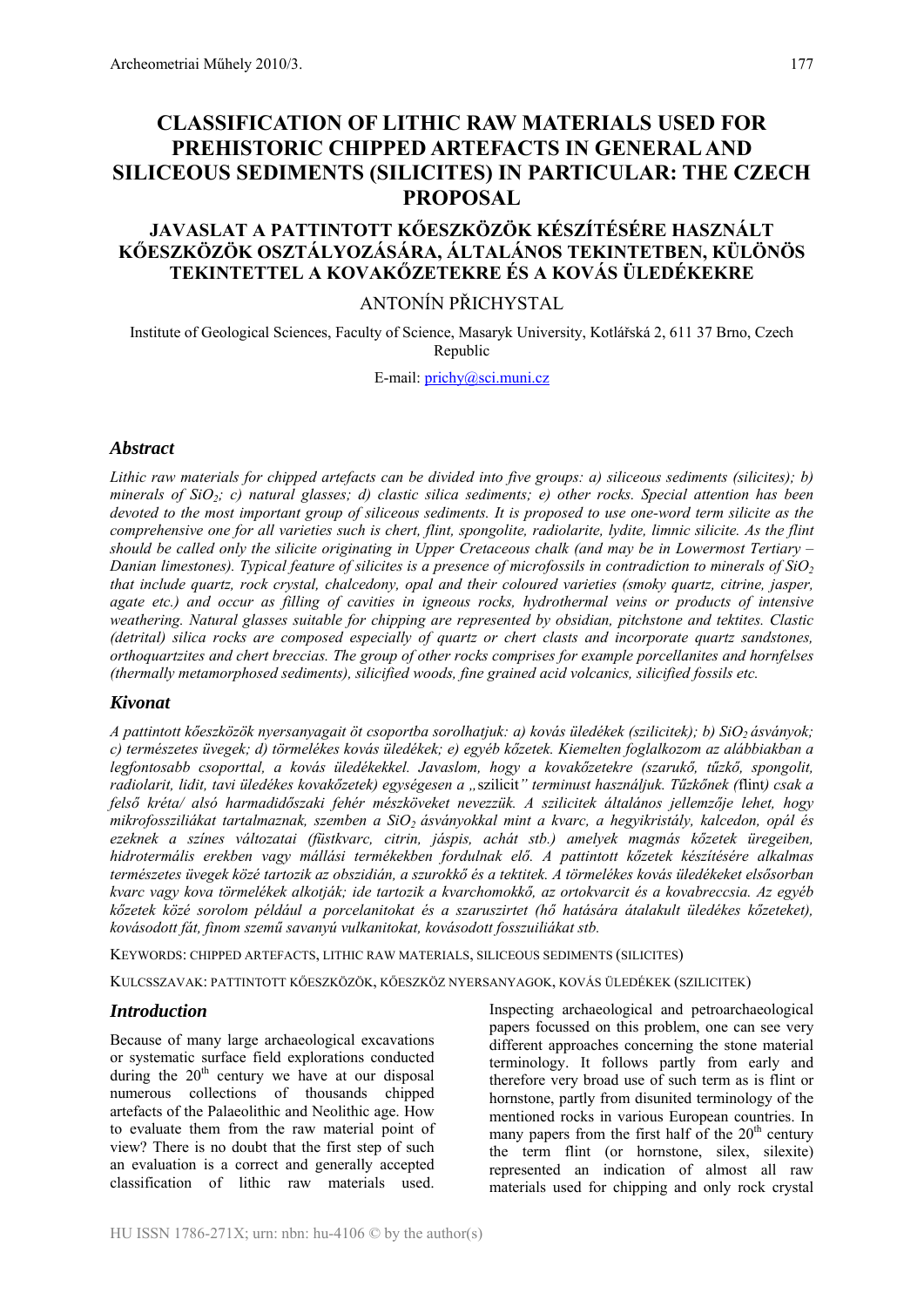and volcanic glass (obsidian) were differentiated. In recent times when we want and need to follow distribution of various lithic raw materials without regard to state and language boundaries, we all feel the necessity of correct terminology for lithic raw materials.

## *Division of lithic raw materials for chipped artefacts*

The author of this contribution has had the possibility to investigate thousands of chipped lithic artefacts in the Czech Republic, Slovakia, Poland and Austria since 1979. Since the beginning of the studies he started to divide used raw materials into five basic groups (Přichystal 1984, 1997):

- a) Siliceous sediments (silicites);
- b) Minerals of  $SiO<sub>2</sub>$ ;
- c) Natural glasses;
- d) Clastic silica sediments;
- e) Other rocks.

#### **Siliceous sediments (silicites)**

In English geological dictionaries and books one can find as the prevalent synoptic term for this group of sedimentary rocks usually siliceous sediments (Blumel – Rappaport, eds. 2005: 507; Nichols 1999: 204). A similar but one-word petrographical term for these sediments exists in other European languages: in German - Siliziten (Pfeiffer et al. 1985: 210), in Czech – silicity (Petránek 1963: 433), in Slovak – silicity (Vozárová 2000: 140); in Russian – силициты  $(Svecov 1948: 280)$ ; in Polish – silicyty (but prevalently in Polish geological literature they use the two-words term skały krzemionkowe, e. g. Żaba 2006: 402). Under the influence of central and eastern European terminology the term silicites used also some non-native English written authors (e. g. Tomkieff 1983, Kukal 1970: 394). From a practical point of view and to be unambiguous, the author also prefers this one-word term silicites (not to be confused with the term silicates, i. e. the most important group of rock-forming minerals).

Silicites are undoubtedly the most significant raw materials for chipped artefacts in almost all Europe. They are sedimentary siliceous rocks originating from chemical, biochemical, or diagenetic precipitation of  $SiO<sub>2</sub>$  and consisting of its various mineral modifications, first of all of cryptocrystalline silica, chalcedony, and opal; in some cases also tridymite and alpha-cristobalite are ascertained. The contents of cementing material other than siliceous or clastic (fragmentary) components may not exceed 10 %. This group is capable of embracing all chert types (including flint as one of its varieties), radiolarites, spongolites, lydites, phthanites, and limnic silicites. They form concretions (nodules) or layers, particularly in limestones and other carbonate rocks, in majority of cases of marine origin. When they originate in a lake environment, they are designated as limnic silicites. In Eastern Central Europe, it is possible to encounter in papers the term limnic quartzite as a consequence of old translations from the German language. This term should be abandoned because the term quartzite is reserved for a clastic rock (orthoquartzite) or even a metamorphic rock (metaquartzite).

As a well-defined term from the viewpoint of petrography, the term silicite may be recommended in all cases where the researcher is not sure of a reliable classification of a raw material, where he/she wants to use a general term for this extensive group of raw materials, or where differing opinions exist as to its designation due to historical development (this particularly relates to the different perceptions of the terms chert and flint). The decisive factor for placing of an unknown silica substance among silicites is finding microfossils, or their parts, in the silica substance. This term may not comprise such  $SiO<sub>2</sub>$  minerals as quartz, rock crystal, jasper, chalcedony or opal (i. e. substances that have originated due to magmatic, hydrothermal or metamorphic activity, in some cases also from weathering), natural glasses, or clastic silica rocks. The silicite is more unambiguous than the occasionally used terms silex or silexite (i.e. the French terms for flint and chert); moreover, the term silexite is understood by some authors of geological literature as a silica rock of igneous origin.

Moreover, in the archaeological literature we find the phenomenon that practically all well-chipping raw materials are designated as "flint, chert, hornstone", and usually only obsidian, rock crystal and quartzite are differentiated but not always. As has already been pointed out by a number of authors, the terms flint and chert were very often used without a clear definition, or as synonyms, thus being rather profane in view of a correct terminology.

#### **Chert and flint**

Within this group of raw materials the terms flint and chert present a specific problem.

As a result of the historical development there is no conformity existing in the European geological literature regarding the definition of flint and chert either. In the Anglo-Saxon literature, the definition of flint as a special variety of silicite (or of chert as the case may be) originating from chalk of the Upper Cretaceous age has prevailed since the end of 19<sup>th</sup> century. The outstanding American mineralogist and geologist J. D. Dana (1895: 281) has written: "Quartz occurs ........ as imbedded nodules or masses in various limestones, constituting the flint of the chalk formation, the hornstone of other limestones – these nodules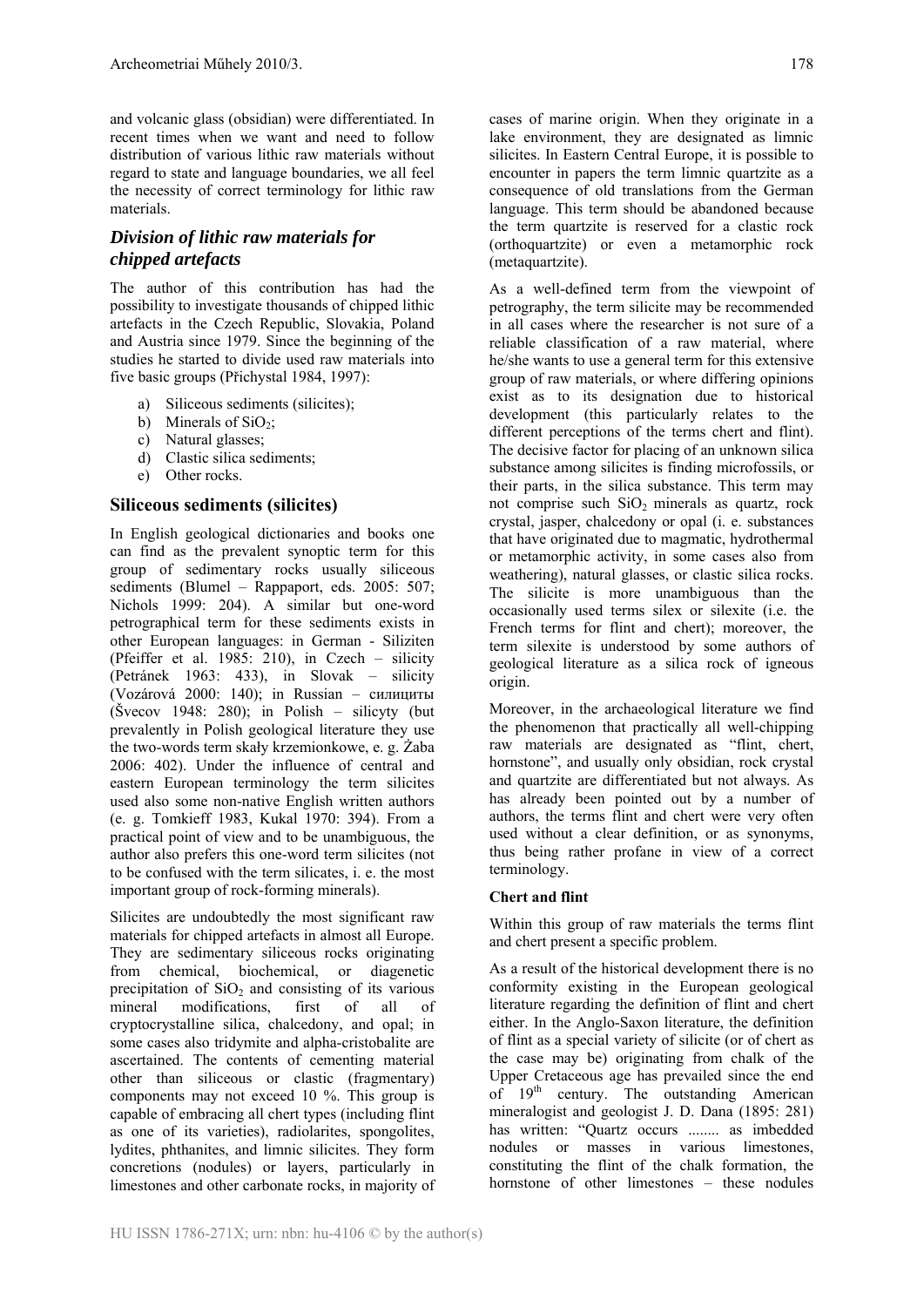sometimes becoming continuous layers". The same opinion one can find in almost all comprehensive petrological books published during the  $20<sup>th</sup>$  century and at the beginning of the  $21<sup>st</sup>$  century (Fairbridge) & Bourgeois, eds. 1978: 120; Pfeiffer et al. 1985; Trewin & Fayers 2005). The Czech and Slovak petrographers and geologists (Petránek 1963, Konta 1973, Mišík et al. 1985) usually apply the term flint in compliance with Anglo-American authors. All other silicites may be designated as cherts. According to the prevailing fossils their names may be further specified as radiolarite, spongolite, and diatomite. However, it is true that in some countries the definition of these two rocks is based on a different principle. In particular, the Russian (e. g. Švecov 1948) and Polish (Bolewski & Parachoniak 1978) scientific literatures define flint (krzemień, silex) as the nodular silicite, whilst stratified silicite is defined as chert (czert, silexit). Yet it is hard to be in agreement with this concept as the same silicite can often form both concretions and horizontally elongated lenses or even layers. Similarly, due to the historical development, in the Czech and Slovak Republics flint was supposedly a silicite of erratic origin from the sediments of the continental glaciation, and all local silicites were designated as cherts. Later on, this designation was taken over by e.g. Polish colleagues, who wrote about cherts of the Stránská Skála Hill, cherts of the Krumlovský Les Upland, although from the perspective of the Polish classification they should have designated them as flints. As is the modern Hungarian geological literature concerned, the term chert is used both for nodular and bedded silicites of marine origin (Haas, ed. 2001: 180).

#### **The question of Scandinavian silicites of the Danian age**

A really hard nut to crack are the Scandinavian silicites of the Danian (i. e. Early Tertiary) age that occur in Bryozoan limestones lying in the immediate superposition of the Maastrichtian chalk. In addition, the Danian silicites are substantially represented in glacial sediments of the Pleistocene continental ice sheet that are spread over a large area of Northern and Central Europe. Considering the above mentioned definition of flint, they should be termed as cherts. This problem is also evident to Danish archaeologists but in a comprehensive book on Scandinavian silicites they prefer "to follow the Scandinavian practice and refer to all chert varieties as flint" (Högberg & Olausson 2007: 25). In this case there are two possibilities: to extend the definition of flint for the silicites of Danian age as well or to use the term silicites as the author of this proposal has done for many years.

#### **Which is the correct term: chert or hornstone?**

If you hesitate between the terms chert and hornstone, the English and American geological

dictionaries from the end of the  $20<sup>th</sup>$  century and the beginning of  $21<sup>st</sup>$  century prefer unambiguously the term chert and do not recommend using the term hornstone (Bates & Jackson, eds. 1987, 313) and already this term is usually not included in their contents (e. g. Allaby & Allaby, eds. 2003).

#### **Conclusion**

It is recommended to use the petrographically welldefined term silicite (or siliceous sediments according to dictionaries of English or American origin) in all unclear cases when there are different opinions on the rock classification. If we want to specify siliceous raw material, it is necessary to add the name of the type occurrence (banded silicite of the Krzemionki type, silicite from glacial sediments etc.). As far as the term flint is concerned, it cannot be based on its colour, lustre, translucency, shape or the fact that it appears to the observer as a highquality, well-chipping material, sharply bordered against the limestone mass as we are again aware of silicites from a single outcrop showing different stages of silicification, and therefore with differing above-mentioned properties. In accordance with prevalent opinion and tradition in the world geological literature, it is proposed to use the term flint only for nodular siliceous rocks of the Upper Cretaceous - Maastrichtian (and may be also of Lowermost Tertiary - Danian) age coming from chalk formations or similar limestones.

## **Proposed definitions of selected siliceous raw materials**

**Silicites.** Group of sedimentary siliceous rocks originating from chemical, biochemical, or diagenetic precipitation of  $SiO<sub>2</sub>$  and consisting of its various mineral modifications (especially of cryptocrystalline silica, chalcedony, and opal). The contents of other cementing material than siliceous or clastic (fragmentary) components may not exceed 10 %. If yes, the rock should be named silicified limestone, silicified sandstone etc. Presence of microfossils or their relics is a typical sign for classifying of a siliceous raw material into this group.

**Cherts.** Group of compact silicites originating in all marine sediments (limestones, marls, calcareous sandstones etc.) without regard to their age or shape (concretions, layers).

Flint. A concretional variety of silicite (chert) coming from chalk or high-quality limestone of Upper Cretaceous (Maastrichtian) and Lowermost Tertiary (Danian) age.

**Radiolarite.** A variety of silicite (chert) composed prevalently (more than 50 %) of the siliceous tests of the marine zooplankton called radiolaria. It can form both concretions and layers. If the presence of radiolaria is under 50 %, the rock should be called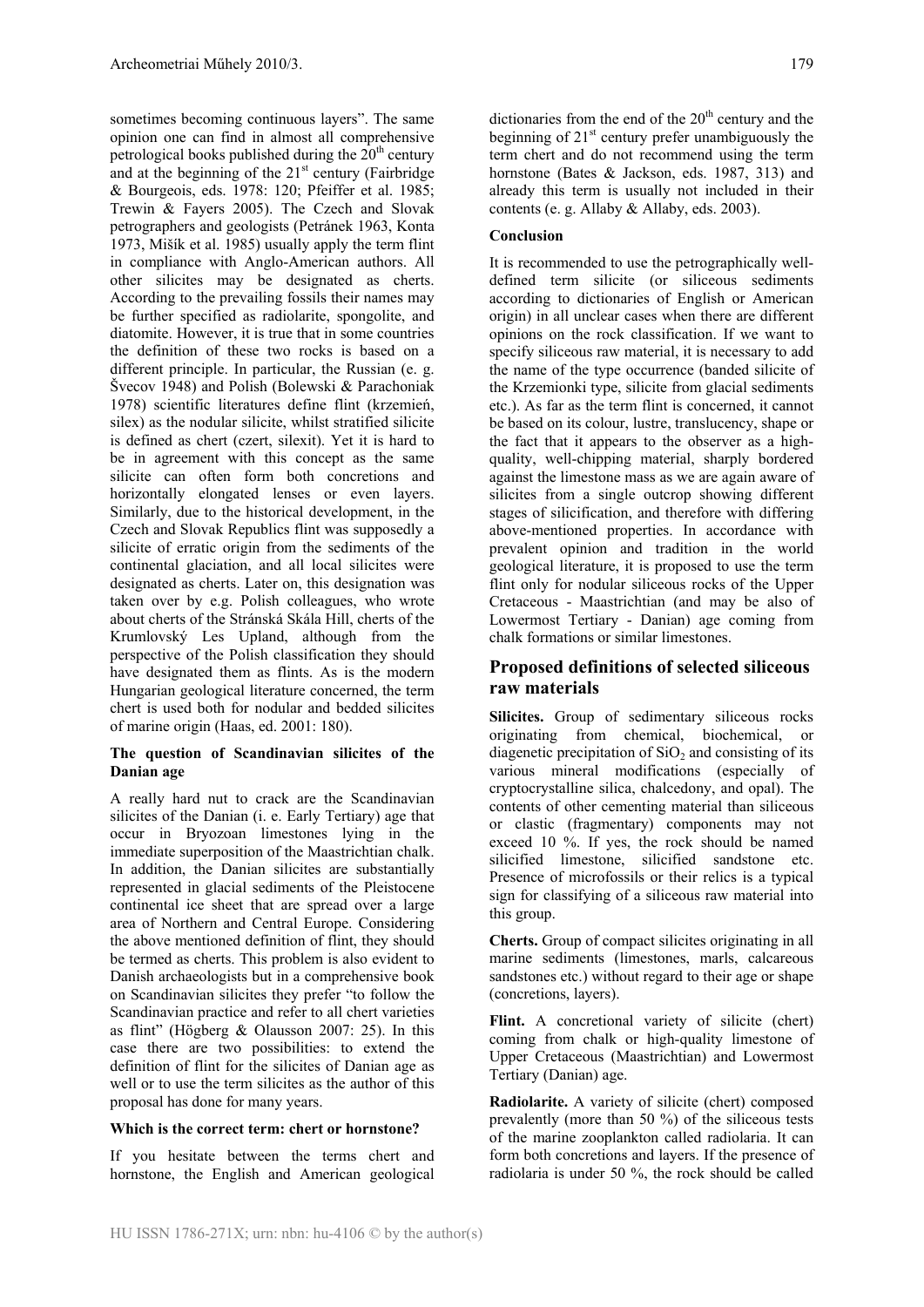radiolarian chert. The term radiolarian jasper should not be used because in this contribution is proposed to define jasper as a variety of mineral (chalcedony) of igneous, hydrotermal or weathering origin. In Central Europe, for chipped artefacts radiolarites of Mesozoic and Paleozoic age were used.

**Spongolite (spongiolite, spiculite).** Variety of silicite (chert) with significant content of sponge spiculas.

**Phthanite.** Variety of silicite (chert) of the Proterozoic age, usually of dark color. Composed prevalently of fine-grained quartz, often with thin quartz veins.

**Lydite.** Variety of dark to black bedded silicite (chert) of the Paleozoic age.

**Limnic silicite.** Variety of silicite originating in freshwater limnic (lake) environment. The presence of plant relics is a typical sign for their determination. In Central Europe limnic silicites of the Upper Tertiary (Miocene) and Upper Carboniferous – Permian age were used for knapping (Přichystal 2009). Do not use the term limnic quartzite because the quartzite is a sedimentary clastic rock or even a metamorphic rock (metaquartzite).

### **Silica minerals**

A group of SiO minerals and their varieties such is quartz, rock crystal, citrine, smoky quartz, rose quartz, chalcedony, jasper, agate, plasma, opal. They are the result especially of magmatic, hydrotermal or metamorphic origin, and in part of weathering. Compared to silicites, no remains of microfossils are to be found, but they can often contain other minerals (chlorites, micas, tourmaline, rutile, amphibole).

**Jasper.** A variety of chalcedony of magmatic, hydrotermal and maybe weathering origin. It usually has a brown, red or green colour. It occurs as dykes or filling of cavities in igneous rocks. No presence of microfossils.

**Siliceous weathering products of serpentinites (plasma).** In Central Europe, varieties of green, yellow and brown coloured chalcedony can be found as products of intensive weathering during Tertiary and Mesozoic especially on ultrabasic rocks (serpentinites), rarely on marbles or gneisses.

## *Acknowledgement*

The contribution was prepared in the framework of the Czech research project MSM0021622427 "Interdisciplinary Centre for Research into Prehistoric to High Medieval Social Structures". Comments of the both reviewers have been highly appreciated.

The green variety can be called plasma. No presence of microfossils but relicts of mother-rock minerals (especially chlorites, micas) are to be found.

## **Natural glasses**

 This group includes some glasses of volcanic origin suitable for chipping (obsidian, pitchstone) and tektites (moldavites).

**Obsidian.** A volcanic glass of acidic (dacite or rhyolite) composition with very low  $H_2O$  content (under 1 %). If the content of  $H_2O$  is more than 1 %, the volcanic glass is classified as pitchstone or perlite (the last one has perlitic texture with curved or sub-spherical cracks in addition).

**Moldavites.** Natural glasses from the group of tektites. They are represented by small fragments of green or greenish-brown glass originated as ejecta of melted terrestrial silica-rich rocks from the impact crater of Nördlingen Ries in Bavaria. They have the most important natural occurrences in southern Bohemia and western Moravia (Czech Republic).

## **Clastic (detrital) siliceous sedimentary rocks.**

**Quartzite (orthoquartzite).** Unmetamorphosed quartz sandstone (clastic rock) with a silica cement.

**Chert breccia.** Clastic rock composed substantially of chert chips with a silica cement.

## **Other rocks.**

**Metaquartzite.** A metamorphic rock usually formed by metamorphism of quartz sandstone. Because the metamorphosis is almost always accompanied by deformation, the metaquartzite has a planar or linear fabric within the rock (metamorphic foliation or lineation). If the rock contained clayey admixture, it has been changed to fine-grained muscovite.

**Porcellanite.** Thermally metamorphosed very finegrained sediment (mudstone, marl, siltstone) with a dull lustre and conchoidal fracture, similar to porcelain. The thermal metamorphosis can be a consequence either of igneous rock intrusions into a sedimentary formation or can be caused by natural burning of a coal layer.